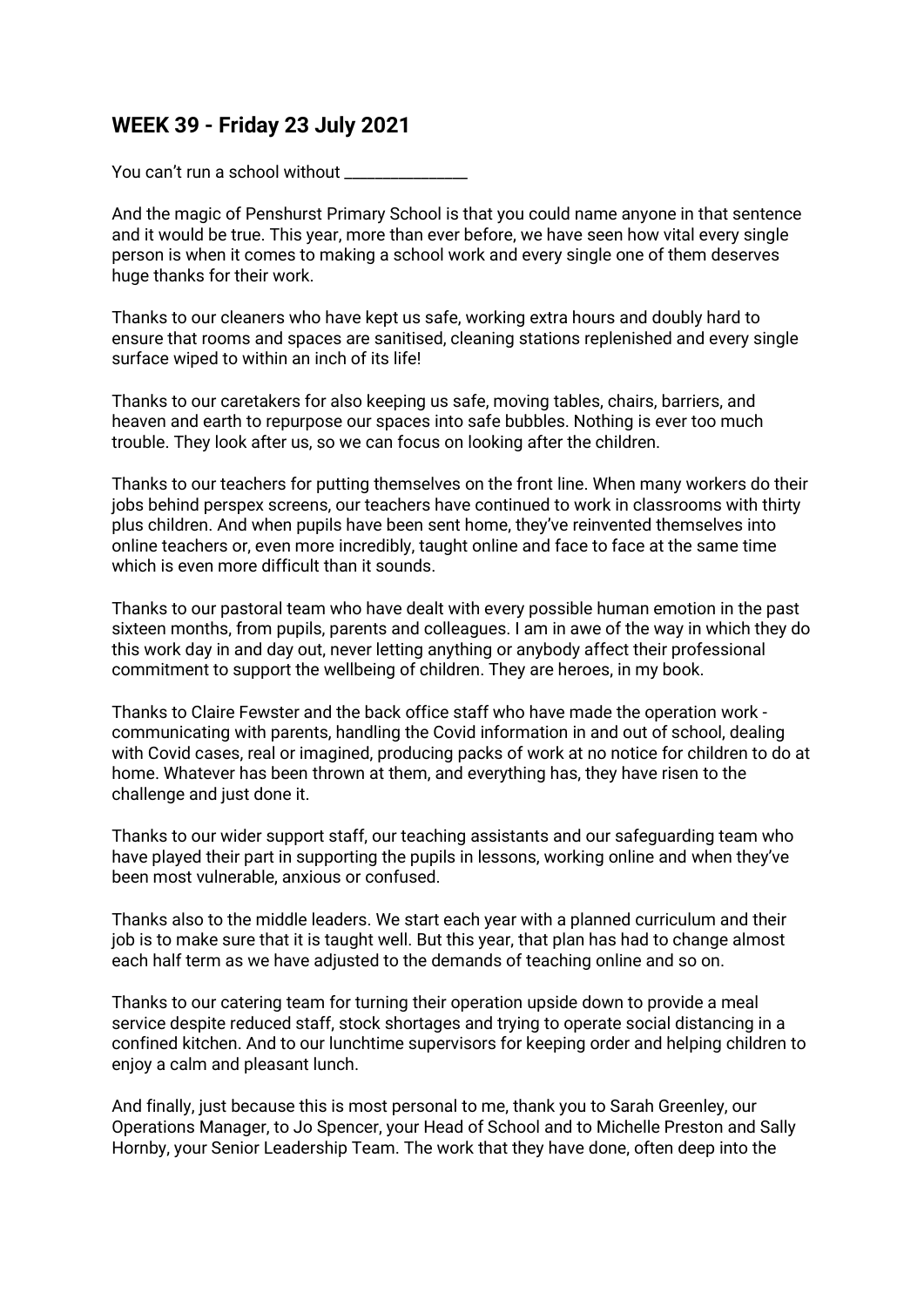night and over weekends, to keep the school open and as safe as it can be, to keep the staff going, is …. well, I have run out of superlatives. I am incredibly proud of them.

Throughout this pandemic, there have been lots of heroes. The NHS staff, obviously, but many others in transport, logistics and public servants everywhere; but no group has worked harder, more flexibly and more importantly than those in schools. I feel privileged to lead your school and proud of the incredible human beings that I work with every day.

Finally, thank you to you and your families. I know that this year has presented significant challenges for every household in the country and I am acutely aware of the difficulties presented by home schooling and sudden self-isolation. Despite this, your continuing support has kept us going and has ensured that we can all focus on the thing we have in common; an unbending commitment to ensuring that our young people develop into the people we wish them to be.

Thank you. And have a lovely summer.

Mr V Groak

Headteacher

# **WEEK 38 - Friday 16 July 2021**

Well we have made it to the end of term...nearly! During transition week, can you please follow all of the procedures that are currently in place, including the one way systems and staggered entry and exit. This should help us direct you to new classrooms and ensure we have the time to help anyone who needs us.

On Tuesday 7 September, the School Streets scheme will begin at the Winthorpe side of school. Winthorpe and Seagran roads will be shut to the public between 8.15 - 9.15am and 2.45 - 3.45pm unless they have a permit (staff and residents). We are still looking for volunteers to maybe do an hour a week as a marshal, so it is not always school staff. Please contact the office if you can help. We can reciprocate by having your child in the breakfast club while you fulfil your duties!

This week we have had the press in school on two occasions, one to celebrate our platinum modeshift award and secondly to present us with our framed murals from the Humber Bridge competition in which we won both KS1 and 2 categories. Go Penshurst - look out for the articles in local newspapers.

The 'Meet the teacher' events next week will all be on Zone 4 (next to Evie's garden) and will be an opportunity to meet your child's teacher if you have not already met. Mrs Adams and Mrs Smith will also be there to answer any general questions. We will be putting out socially distanced seating for different classes to make this as safe as possible. Remember school closes promptly at 1.30pm on Friday 23 July.

Just for your information, we have pencilled in a Sports Day for the first Friday back in school (COVID conditions permitting) as a big welcome back to school. Reception will have theirs on the following Friday to allow them to have a week in school. May this be the first of many events next year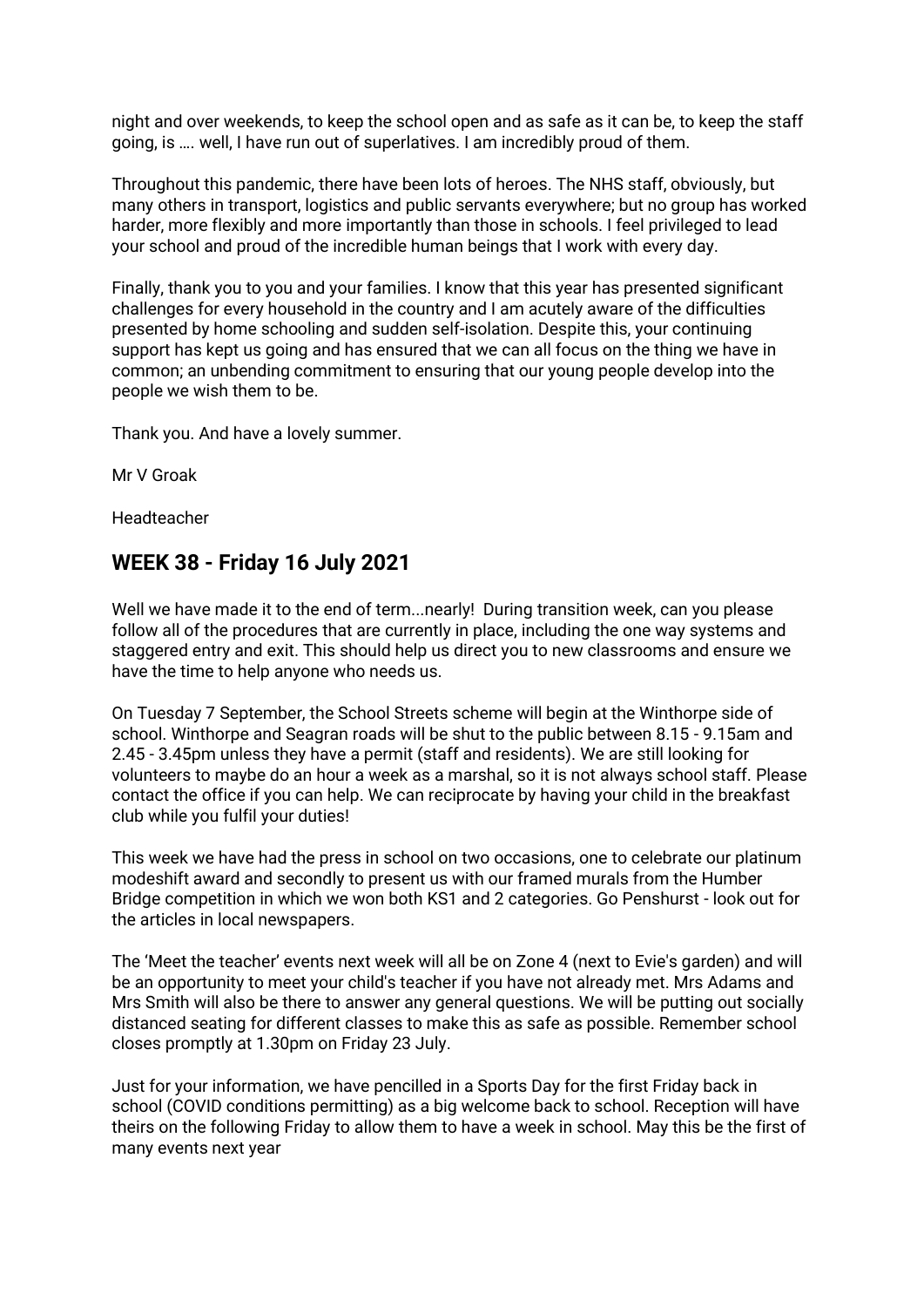As you know, Penshurst is passionate about reading as it is the door to the world in our eyes. Please take some time to do some reading this summer as it will really benefit the children to keep their reading fluency level high, enabling them to access the work in September with confidence. I recently found my eldest child curled up with 'Pride and Prejudice' in one hand and 'The Kite Runner' in the other. I asked her why she was reading such different novels (a contemporary and a classic) and she answered, "At Penshurst, you always said that reading would guarantee my future and that the best education you could give yourself was to read all different kinds of books whenever possible - I'm just doing what you said I should do but I have to read two at once as I have a busy life, mum!" I could not be more proud of the Penshurst staff for instilling this love of reading in my child and this is one of our main focuses for next year for all children who attend Penshurst. So in true Strictly style…. Keeeeeeeeep Reading**!**

Mrs J Spencer

Head of School

# **WEEK 37 - Friday 9 July 2021**

Two weeks left…where has the time gone? It has been an interesting week as we absorb the government guidance and plan the way forward. It is looking really positive for a return to normality in the Autumn term with far less disruption and the demise of 'bubbles'. For the next two weeks - up until the Summer - we will not be changing any procedures in school. We will, however, now be holding transition week in the final week of term so the children can meet and get used to their new teacher and year group. We believe this to be the safest option for all concerned and we want to ensure that the children still get this valuable experience after missing so much over the year. Therefore your child's last day with their current teacher will be Friday 16 July and we will have lots of fun that day in class including a class party. Food and drink will be provided.

Next week, you will receive a letter confirming your new teacher and classroom in preparation for Monday 19 July where the children will 'graduate' to their new year group for that final week. Please remember that Year 5 will go into three classes in Year 6 and Year 2 will split into two classes in Year 3. Please arrive via your normal entrance. Pupils going into Year 3 arriving via Penshurst Avenue need to be dropped off on the KS2 playground.

Year 6 will have a special week where we will mix as a year group. They will be taught by Mr Turnbull, Mr Hutchinson and some guest visitors! We will be doing some transition to high school activities, taking part in a football tournament, learning some new Science and DT skills, writing a guide to being a Penshurst pupil and generally having a brilliant last week.

As the weather has completely washed us out this week, and it doesn't look to improve, we have decided to hold a whole school Sports Day on the first Friday of the new term - Friday 10 September - for Years 1-6 (hopefully the weather will be kind!) so please put the date in your diary. Reception will be on the second Friday of term - Friday 17 September - to allow them time to settle into school. This will be a really good way to start the new academic year with all restrictions lifted, giving parents the opportunity to attend. Because most sessions have had to move inside this week, photo opportunities have been limited, I'm afraid.

A reminder that reports will be sent out electronically via SIMS Parent so please activate your account if you have not done so yet. Also, from next week we'll be making the Breakfast Club available to pay on ParentPay as well as in cash. Please note however that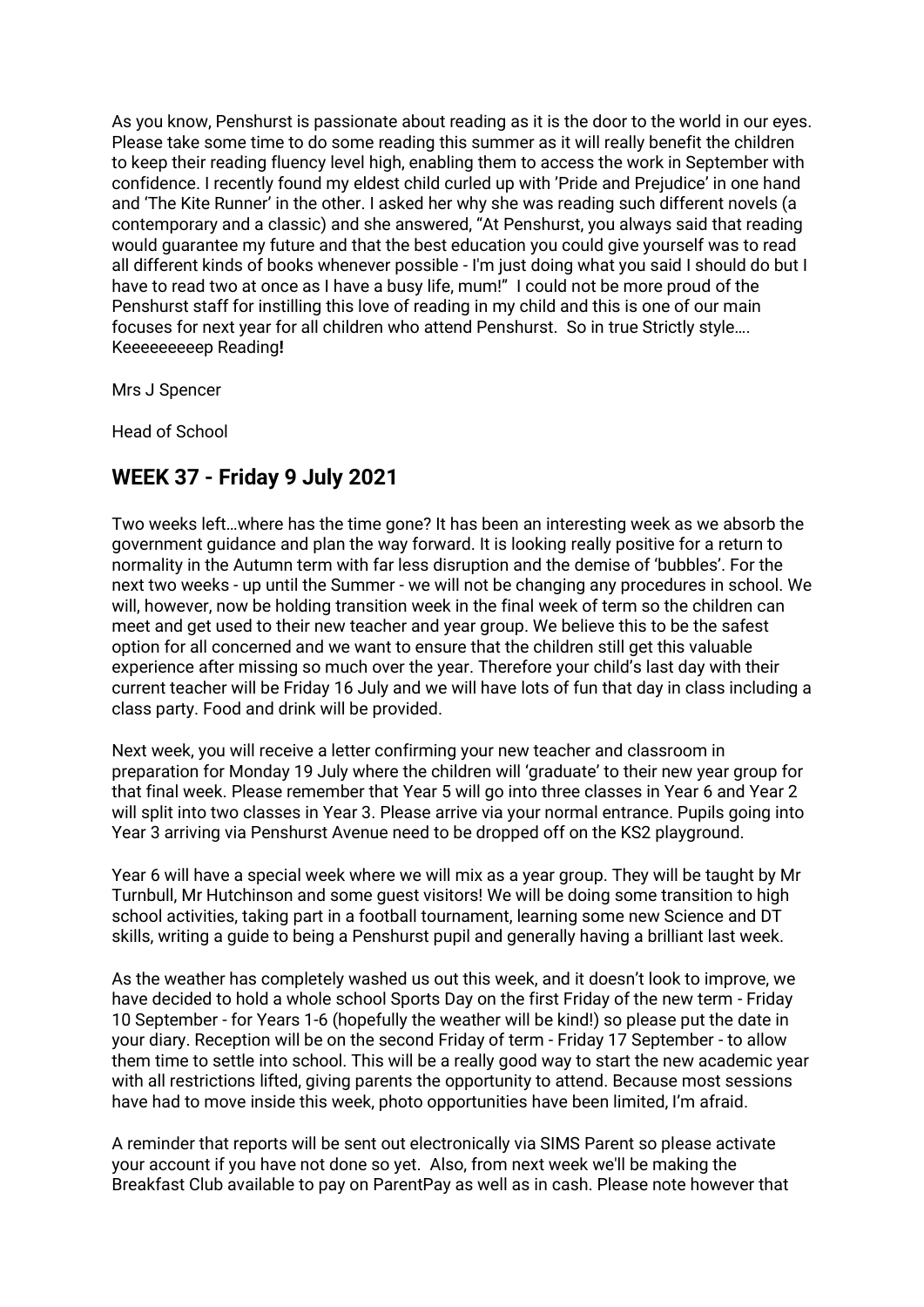from September payment can only be made via ParentPay or with cash using PayPoint at local stores, we will not take cash in school as payment for Breakfast Club.

I have received two letters of complaint from residents of Penshurst Mews (the new buildings/flats next to school). They have complained that their parking spaces are often blocked by parents parking there whilst dropping off and picking up children from school. Please can I ask again that you are mindful of this and do not park in private property.

Finally, can I remind you that we are looking for volunteers to help with the School Streets initiative in September. It is an hour at the beginning or end of the school day and any offers would be appreciated.

Mrs J Spencer

Head of School

#### **WEEK 36 - Friday 2 July 2021**

Although Y6 have completed their SATs, the rest of the school have their assessments to complete next week in order that we can write reports and use these to inform yourselves and next year's teachers what the children still need to work on. Reports will be sent via SIMS Parent in the last week of term but please inform us of any issues as this is the first time we have sent reports digitally (in line with the high school) and there may be technical issues as there often is with any new system. We will be trying to add further information about your child through the SIMS Parent channel in future so watch this space.

As I mentioned a couple of weeks ago, we will also be holding a Sports Week next week where the children can enjoy their own year group sports day and generally enjoy a week of healthy exercise and activities. All of the primaries in our Trust are celebrating this event in the same way with no visitors on site to ensure the safety of all, especially with the rising infections in the area. We have sent a Google Form out to you to register interest in your child being photographed during these events and photos posted on Google Classroom for you to access however if we do not receive enough permissions we will be unable to do this as we do not want to segregate pupils during this fun event. We hope next year to be able to hold all of our school events (Summer Fair, P Factor, End of Year show clubs) in a more normal fashion - here's hoping! We actually think we might live really on the edge and hold a proper Sports Day in September if we can, to make up for last year.

Having just secured the Healthy School Award, I would like to ensure that standards remain high at Penshurst. We work extremely hard to ensure we educate the children via our curriculum about issues such as mental health, healthy eating, keeping children safe online, healthy relationships and teaching them about keeping safe in the community. Only a very small part of the Healthy Schools Award is actually based on food! However, we all know that children work and perform better when they have a healthy diet. We do not allow sweets and fizzy drinks in packed lunches and that we only allow water in water bottles. We also provide fresh fruit every day for the children and encourage them to take advantage of this. Although I have no problem at all with children bringing in treats for their birthday, we will send the treat home for parents to decide whether they wish their child to have the treat.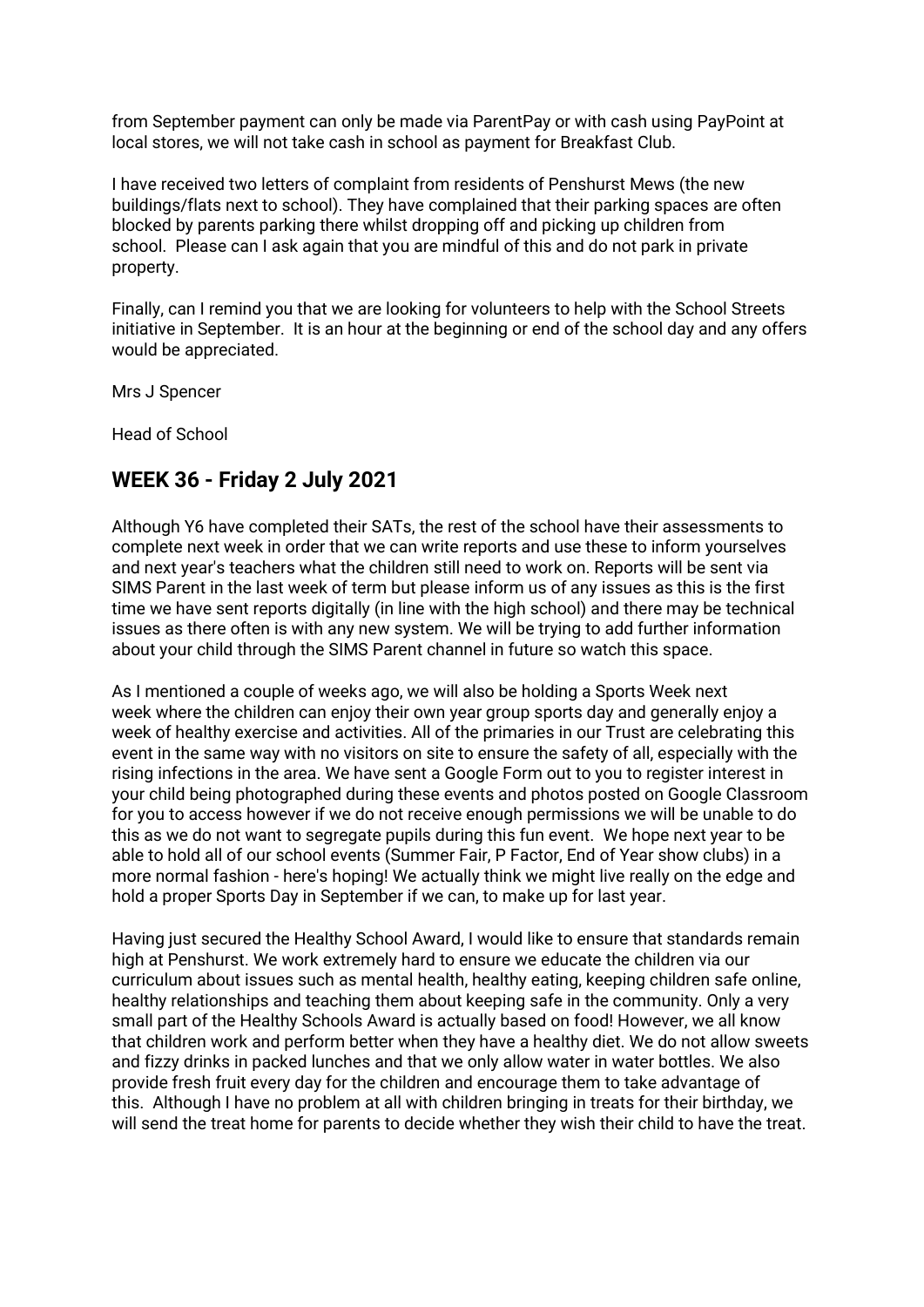Over the Summer we will be planning for September and will be communicating our plans with you over the Summer holidays. It remains to be seen whether we return to 'normal' or COVID procedures will still be in place but as soon as we receive guidance on this we will let you know. I know many of you have heard that quite a few primary schools have year groups isolating (and in some cases whole schools) and have communicated your concerns regarding this. All I can say is that we are following all of our COVID procedures that have been in place all year and so are minimising the risks as much as we can. Masks in school, one way systems, minimal transitions, hand sanitising, allowing only essential visitors to school and class bubbles all remain and will hopefully go some way towards keeping the children in school. It is paramount that we continue to be vigilant at school and I ask that you still socially distance on the way in and out of school ensuring you stick to one entrance and exit and following the one way system.

A reminder that FS1 closes on Thursday 22 July and is not open on the final Friday. The rest of the school closes at 1.30pm on Friday 23 July and children will be collected as normal from either side of school following the one way systems.

Mrs J Spencer

Head of School

#### **WEEK 35 - Friday 25 June 2021**

Last week, we wrote to you to inform you of our decision to sign up to a road safety scheme called School Streets. This is a scheme run by the local authority which puts in place temporary traffic measures around schools with the aim of making the roads less congested and safer. The measures are monitored and, if successful, can be made permanent. At Penshurst, these measures will affect Winthorpe Road and Seagran Avenue at the start and end of the school day.

This scheme has been very effective in other areas of the county and a number of other schools will also be trialling the scheme in September too. The main aim is to keep children safe by reducing the amount of vehicles on the approach to the school entrance. It is hoped that families will change their travel patterns and also see the health benefits of walking, riding and scooting to school rather than jumping in a car.

There will be much more information coming from us and the local authority in the coming weeks so that everyone is prepared for the change which will be effective at the start of the new academic year.

In the meantime, if you have any questions or queries please don't hesitate to contact the school.

Mr V Groak

Headteacher

I would like to start by saying a huge 'Well done' to our Year 6 pupils for completing their SATs this week with no fuss whatsoever. They conducted themselves admirably throughout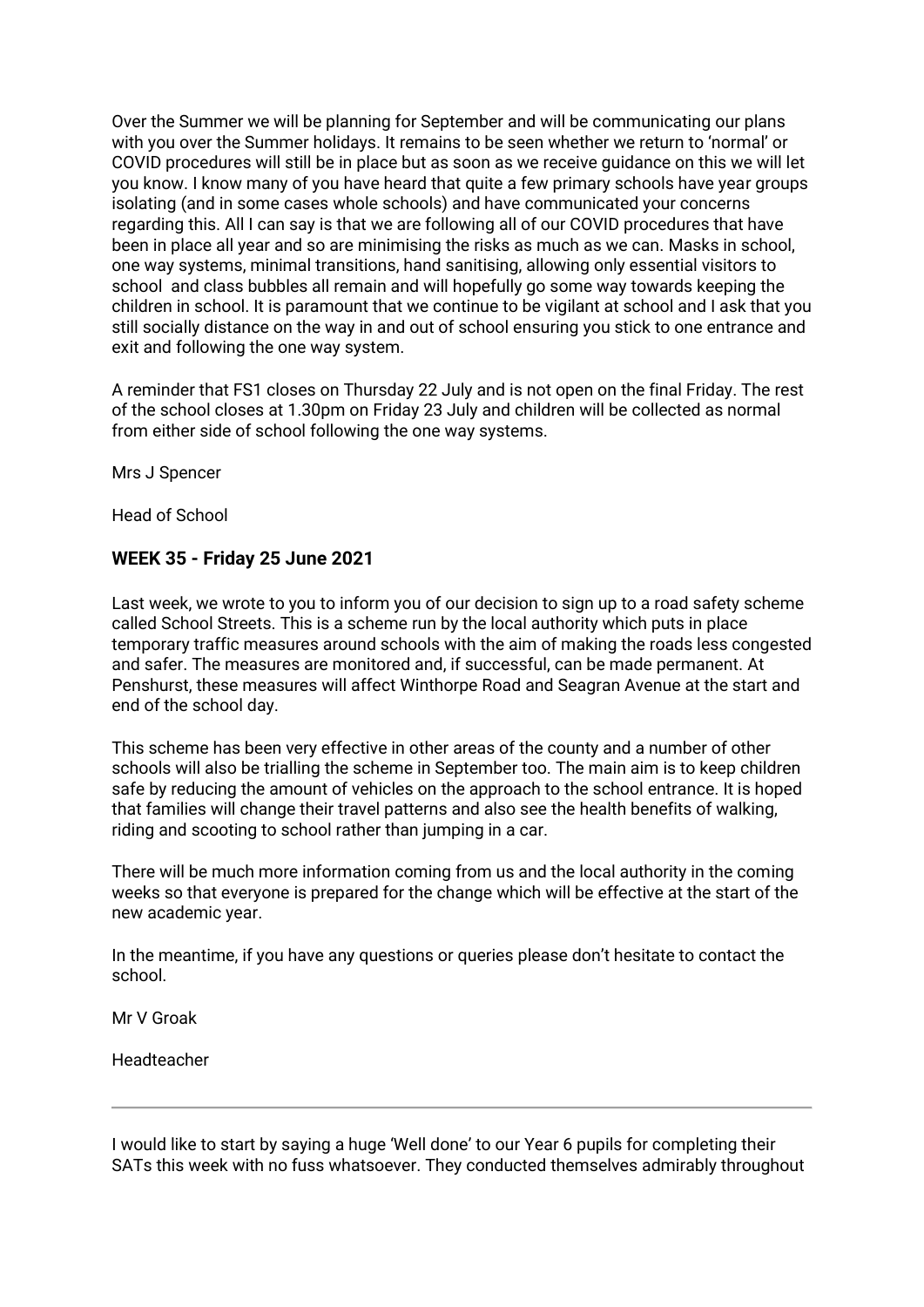the week and enjoyed the creative lessons that accompanied the tests. We will share results with pupils and parents towards the end of term when we have moderated with our partner primary schools in the Trust.

To follow on with the Year 6 theme, we will be holding a leaving party/BBQ on Thursday 15 July after school which the PFA have kindly offered to host and we will hold the infamous school shirt signing at this point. Leavers assemblies will be held on the same day in two sessions at 9.00am and 10.15am and a Google form will be sent out to parents to book. There will be one space per child as the maximum number of parents we can host outside is 30 (socially distanced).

We have been fortunate to be able to have a couple of visitors to school in the past few weeks ensuring we comply with COVID protocols at all times. These have included a detective from Manchester police, our local PCSO, a planetarium and a farm visit. It has been lovely to slowly and cautiously allow these few visitors to school and it has really enhanced the schemes of learning that we have been doing.

Of course, we are not home free yet and the new variant of the COVID virus is in our area; as a school we have been asked to be extra vigilant with the new symptoms which include headache, runny nose and sore throat. Therefore it is entirely possible that we may need to send your child home for a test if they present with any of these symptoms alongside the other symptoms of high temperature/hot to touch, persistent cough and loss of taste or smell. Please do not bring children to school if they have any of these symptoms listed and take them for a PCR test. If the test is negative, the child can return to school.

A final reminder…please remember to activate your SIMS Parent account via desktop PC or download the 'app' as annual reports will be set via SIMS Parent during the last week of term. The targets set on the reports are for the children to work on over the holidays and new teachers to pick up on in September. The SIMS Parent is used for all communication about attendance, behaviour and attainment at the high school and we are feeding into this method of communication by using SIMS Parent for reports and attendance as well. Contact the school office if you need the SIMS Parent help sheet to be sent out again or require further information.

Mrs J Spencer

Head of School

### **WEEK 34 - Friday 18 June 2021**

Resilience; Respect; Aspiration; Responsibility; Integrity; Kindness.

I have been really impressed with the application of our school values this week. When I was recording the Pupil of the Week assemblies I was really proud of how many children had been picked for great kindness and showing resilience. These are two really important values in our school and it is just lovely to see and hear about children helping their friends through tough times, supporting them in their work or just hearing them say nice things about each other.

After the year we have had, resilience is certainly something that has had to come to the fore with both pupils and staff in school. I am consistently impressed with how the children are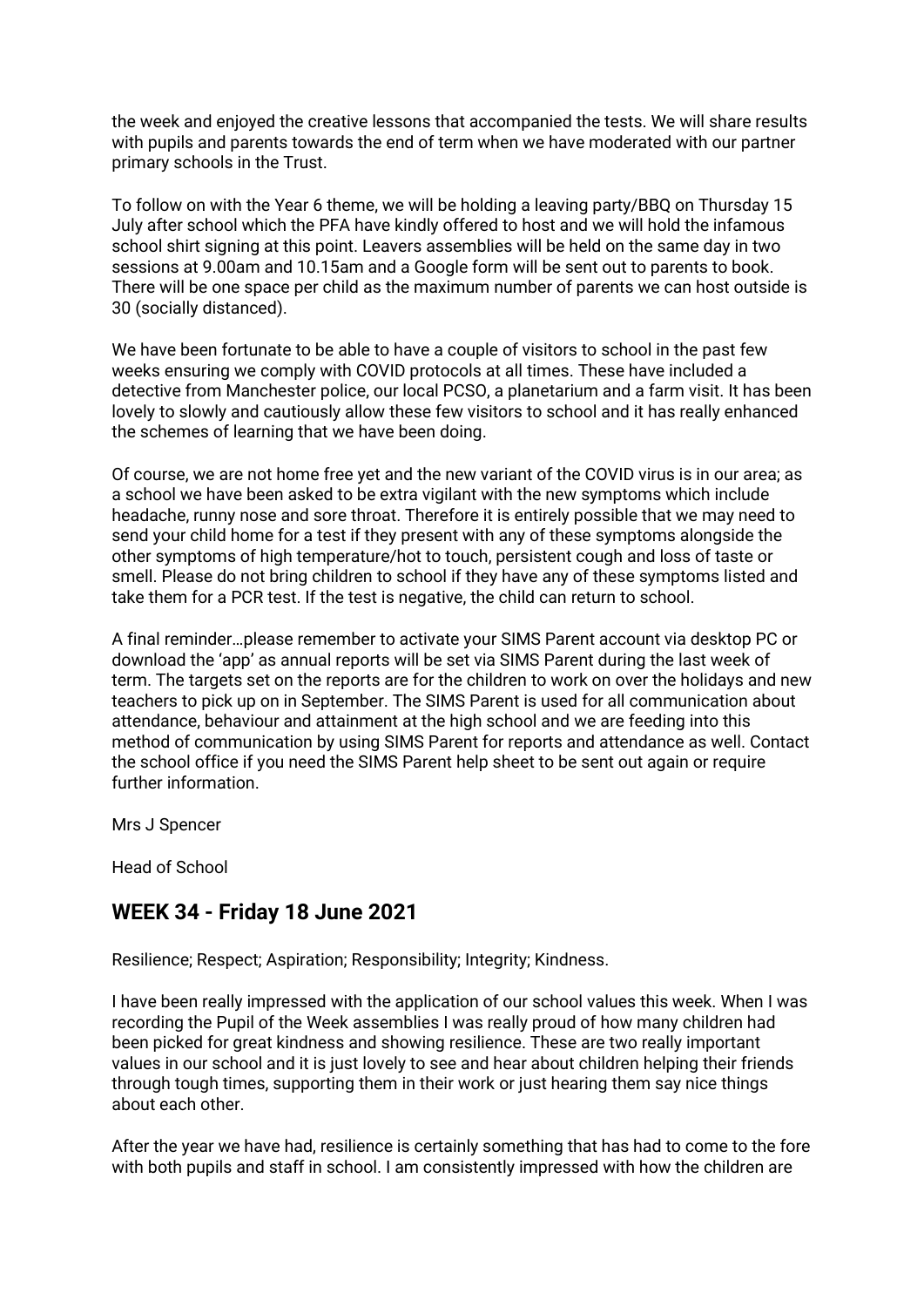applying themselves to their work and how they are striving to just get better and better. Staff are also on a mission to fill every minute with learning and I have been very proud to see the standard of writing that is evident in the school this week.

We will be remaining in class bubbles, following the recent government announcement, until the end of term and we will hopefully get to the end of term with all bubbles intact! We are planning for Sports week in school, arranging transition and finalising arrangements for Year 6 leavers events over the next two weeks and will send you a grid with all the dates that you need in one place. Speaking of Year 6…please wish them luck with their SATs next week. SATs breakfast is on from 8.00am each morning outside on Zone 4 with an optional non uniform day on Friday.

As you know, masks are now optional outside and I just remind you to maintain social distance and keep to one way systems entering and exiting school. Due to the remaining regulations we have not been able to do our walk for Brakes charity (supporting road safety) around the streets but we have managed to do it on our grounds and been lucky enough to have Look North come and film us, talking to staff and children: very exciting! There were a number of pupils who were unable to take part due to non-permission and if you have changed your mind regarding this, please contact the office so your children can take part in recordings and filming in the future.

You will also have received a letter, drafted by the council, regarding the safer streets initiative which we will be a part of in September. The idea is that Winthorpe and Seagran Road will be closed off for an hour at the beginning of the school day and an hour at the end and it will not affect the Penshurst Road side of School initially. We are very early on with the implementation of the scheme and will be working closely with the council and the police to make it as a smooth a transition as we can. Schools in Goole who have taken on this scheme have reported much success and a real investment from parents and the community.

Mrs J Spencer

Head of School

### **WEEK 33 - Friday 11 June 2021**

It has been a glorious week at Penshurst with lots of learning and playing outside - a real Summer feel. Please remember to bring hats and apply all day sun cream to your children although there are shaded areas available as well.

On the topic of Summer, we would normally be holding our big events this term such as the Summer Fair, End of Year show and Sports Day. Unfortunately the Fair and Show had already been cancelled but we have made the decision to cancel the normal full day Sports Day as well. In collaboration with the other primary schools in the Trust we have decided to hold a sports week in school from Monday 5 July and hold year group Sports days within school without visitors. We all agreed that as we are all still in class bubbles it felt unwise to open up the school so wide and potentially undo all of our good work; the priority for all of us is to keep Penshurst open right up to the Summer holidays for all pupils and hopefully be able to get to our transition week and allow pupils to work with new teachers in the last week including three days at the high school for our Year 6 pupils. I Know many of you will be disappointed but we will endeavour to ensure the pupils have the sports day experience despite the lack of visitors.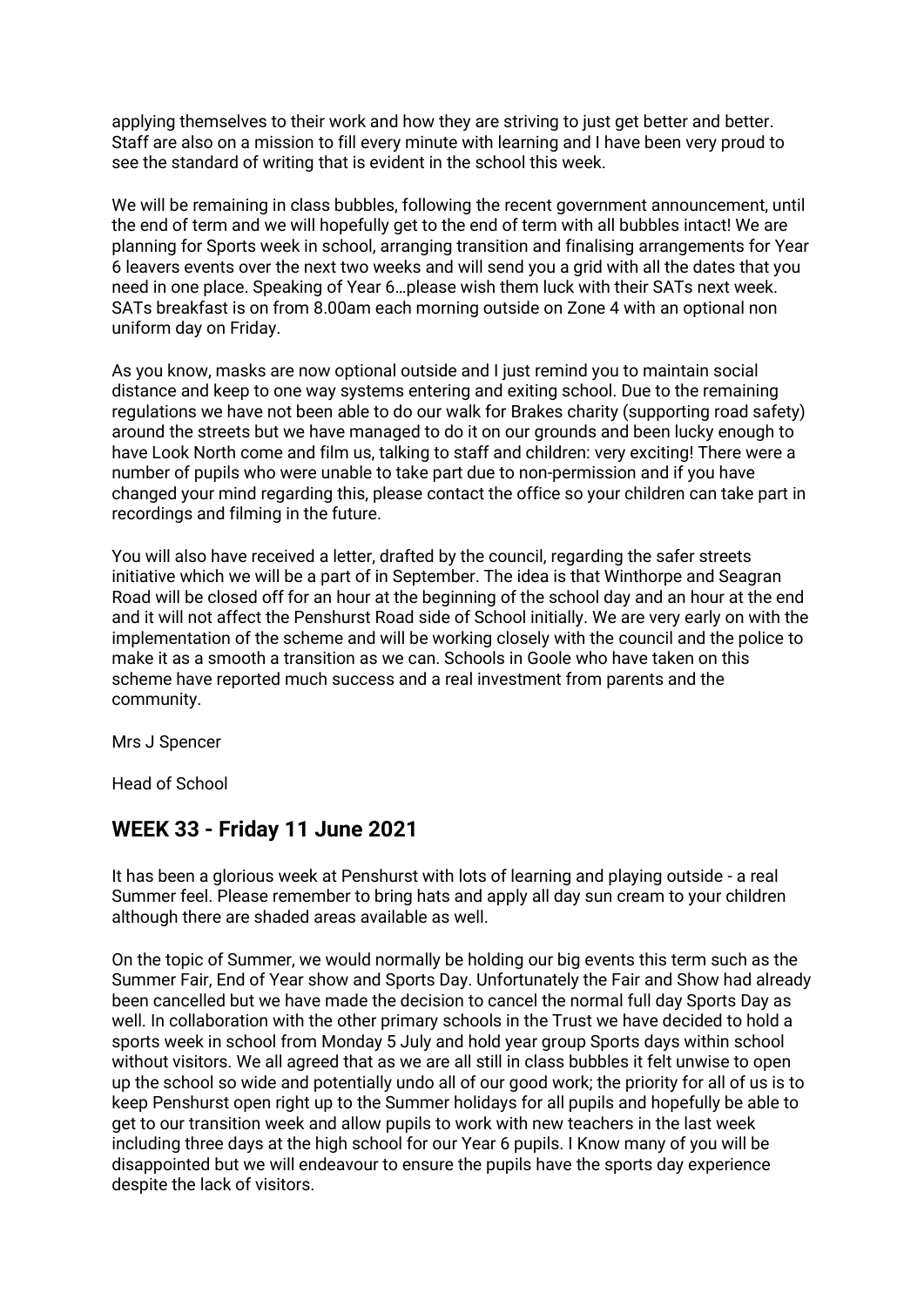Year 6 will still hold a leavers assembly which we hope you can either attend or join an online link - time will tell. We have also organised a Leavers BBQ on the Thursday before they leave after school to celebrate their final few days at primary school and we will of course hold the obligatory shirt signing session on the final day.

A couple of parents have asked about next year's classes and we will confirm these in the penultimate week of term. Please be aware as ever that classes may be mixed or split depending on the needs within the year group and the accommodation that our building afford. Typically Year 1, 2 and 6 are split into three classes and Years 3, 4, 5 are kept in two classes although these may be mixed.

It was lovely to be able to smile at everyone this week for the first time (minus masks outside) and it has been great to allow the children to mix with friends at lunch time. Every other COVID procedure remains firmly in place and we will keep you updated if anything changes.

Hopefully the weekend will remain sunny for you all-enjoy.

Mrs J Spencer

Head of School

### **WEEK 32 - Friday 28 May 2021**

Keeping children and young people safe in school is the most important responsibility that we hold as adults working in schools. Parents do care about exam results but mostly you want to know that your child is safe and that they will be taken care of during the day. You want to believe that your child is happy and is enjoying school, that they are making friends, sometimes new ones, and gaining an understanding of the differences between themselves and others and learning to live amongst, and celebrate those differences. Importantly, you want to know that if something happens to your child, we will know about it and take care of them, and keep you informed along the way. You also want to know that we will find the talent in your child and find a way to nurture it. These, and much more besides, are the expectations that we place on ourselves every day.

In order to do that, we constantly review the way that we work and, being part of a Multi-Academy Trust (MAT) offers us even more ways to review that work than if we were just a stand-alone Academy. This week, we welcomed some fellow leaders from our Trust to our school to undertake a Safeguarding Review. Over a day and a half at the High School and at Penshurst, they spoke to pupils, students and staff to ask about how we keep our learners safe; they observed our procedures at first-hand, reviewed documentation and discussed our systems with leaders. They watched student movement around the site in the morning, at lunch, at the end of the day and between lessons and they spoke to visitors, parents and contractors. The report that they have provided us with, I am pleased to say, found no concerns and indeed offers many positives and, in a number of areas, highlights some exceptional practice. As it should, it also suggests some ways that we can develop even further; these suggestions are based on the evidence that the team have found from studying other schools in our Trust. Likewise, some of the practice seen at Hessle and at Penshurst will also now be shared with other schools, to the benefit of all of our learners. This kind of collaboration across Academies is a really important benefit of the MAT structure and we are seeing gains from this on a regular basis.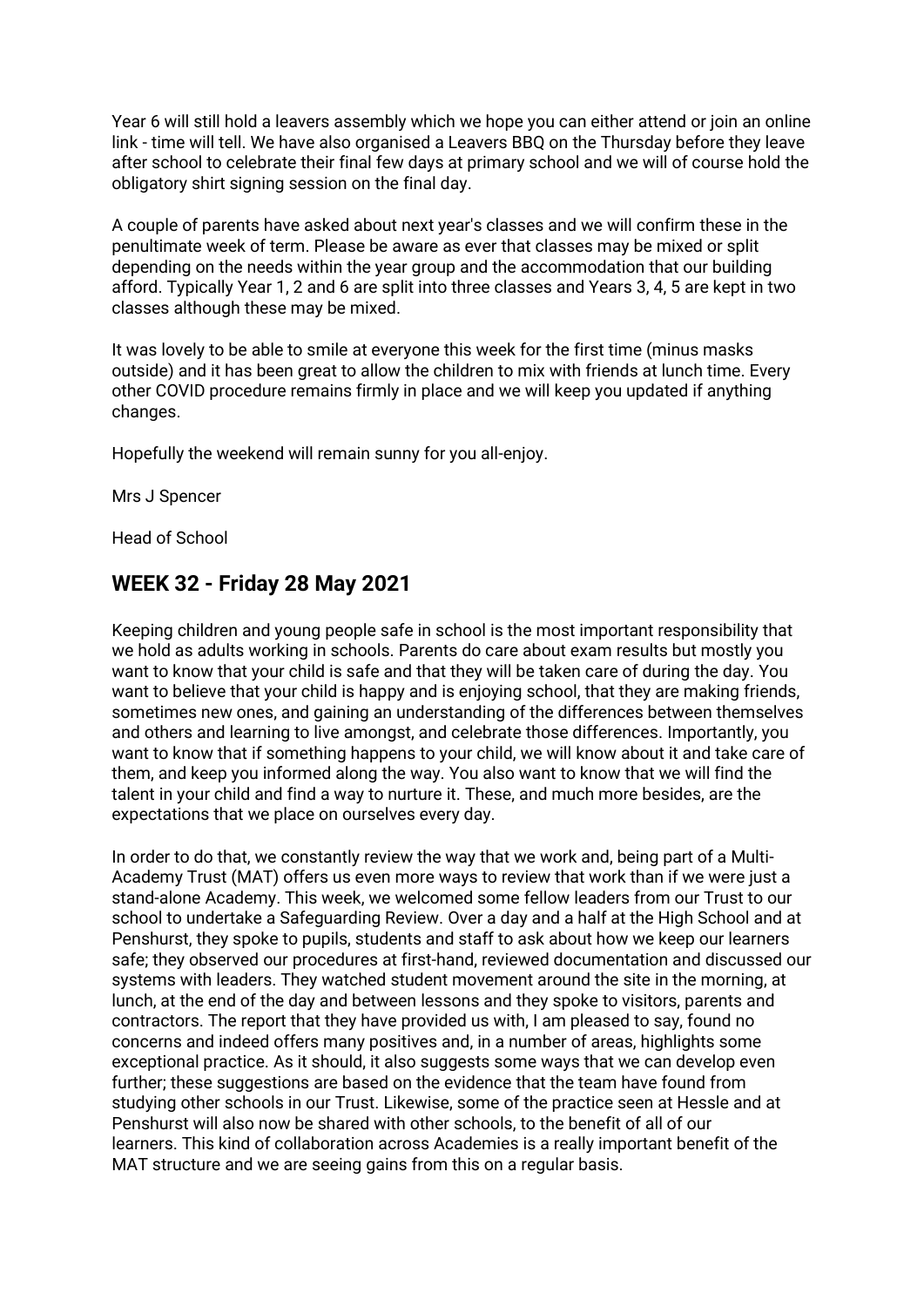Finally, we arrive at the end of yet another half term. I am delighted that we have managed to avoid any significant disruption caused by Covid since Easter. School is beginning to return to something more normal although we continue to keep the majority of our protective measures in place, such as bubbles and year group zones. We await the Government announcement about the next stage of the roadmap and will, as ever, communicate our response fully as soon as possible.

In the meantime, enjoy what promises to be a warm period whilst the children are on halfterm and we look forward to welcoming them back to school on Monday 7 June.

Take care and stay safe

Mr V Groak

Headteacher

We have made it to half term intact with all bubbles remaining in school-fantastic! It really has been brilliant to have the children in school and return to some semblance of normality, structure and routine. Fingers crossed that we have seen the back of multiple isolations, however I must point out that schools in our locality are still sending bubbles home so we must remain vigilant in terms of masks inside, following one way systems,allowing only essential visitors to school, forward facing desks, hand sanitising and minimising transitions across the school.

After the half term break we are happy to allow wearing masks outside to be optional for both staff and parents. In addition, we will be allowing year group bubbles to play outside together and staff will have more freedom to move across their year group to take interventions. Learning inside will still take place in class bubbles to minimise the risk of a whole year group being sent home in the event of an identified positive case.

These are not decisions we take lightly however we are aware that children can mix outside school and so we feel that the outside mixing at lunch and break is low risk and that it fits in with the national guidelines. Also, we would really like the children to enjoy their Summer term (the final one for Year 6) playing with all of their friends. We will of course review all procedures weekly to ensure they are still keeping us all safe and make you aware of any changes in this weekly blog.

Finally, I would like to say thank you for your support over this half term in following procedures and I hope that you and your family have a restful and enjoyable half term.

Mrs J Spencer

Head of School

#### **WEEK 31 - Friday 21 May 2021**

A mixed week on the weather front but that hasn't deterred the children from wanting to make the most of the outside whenever possible - it appears that children really don't mind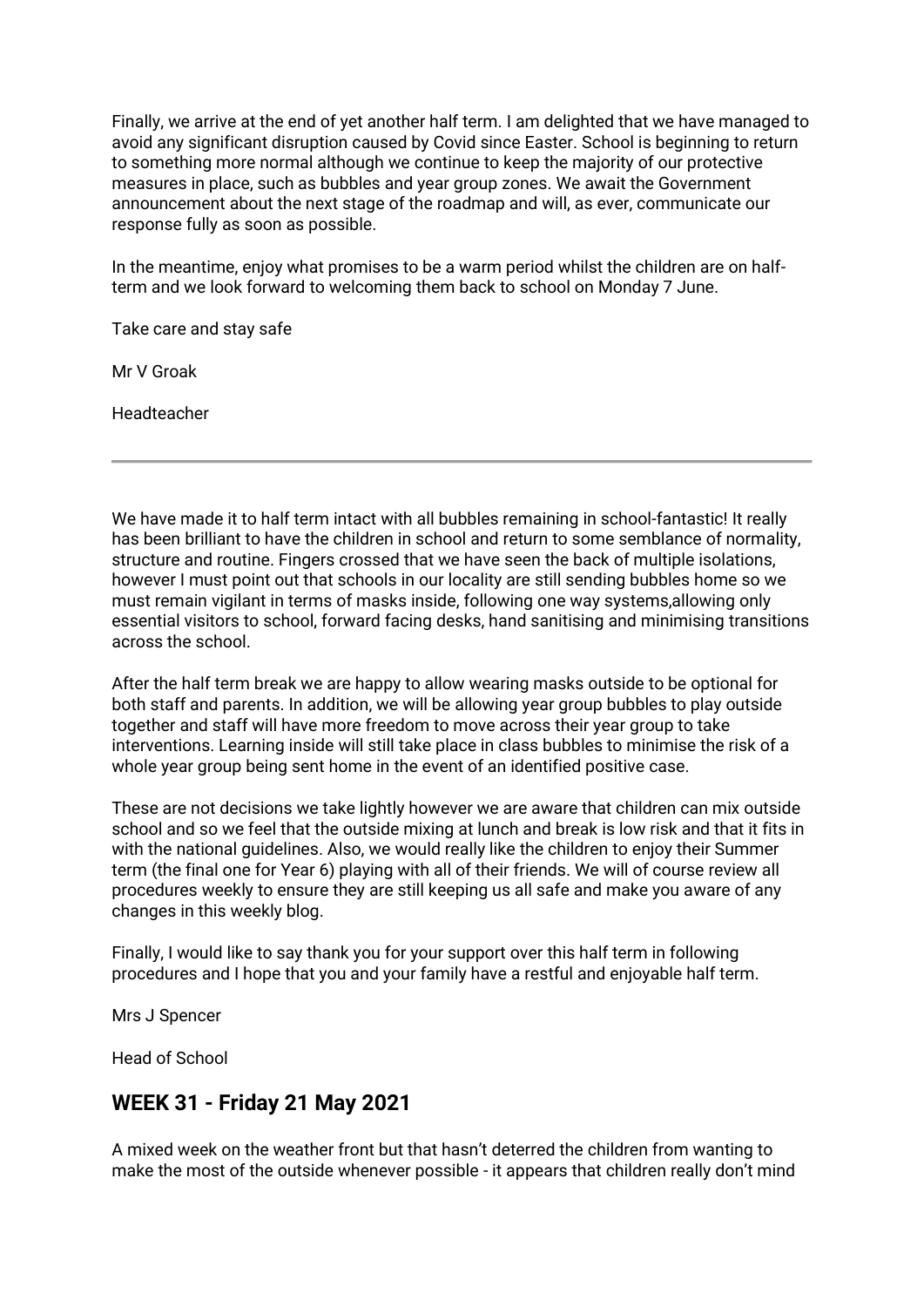getting wet (not sure all of the adults on duty feel the same!) We have had some intensive work on the allotments and it is already exciting to see some vegetables peeking through.

Mrs Smith is in charge of the allotment project and is launching a competition for families to design a logo for what will be our farm shop based in the community cafe. We hope to be able to have the logo printed on produce bags. I would also like to say thank you to Mrs Whitham, one of our cleaners in school, who has been advising and giving up her free time to help. We are really lucky to have such a dedicated staff team. The children will be coming home next week with a template to complete over half term if they want to enter.

In addition to her work with the allotments Mrs Smith has also won two awards for the school; the Platinum Modeshift Award and the Healthy School Award - what a busy lady she is! We are the first school in the East Riding to be awarded platinum grades so we are super proud.

Alongside the allotments, we have 'bee-friendly' areas, flower beds and bug hotels all being created on site. We have been nurturing Evie's Garden and making sure it is well kept and a special place for children and staff to reflect. We are also bringing the outside in with caterpillars and tadpoles inhabiting various classrooms to accompany themes such as 'Down at the Bottom of the Garden'.

Thank you to those of you who have sent in photos of your children's activities outside school which will go on display to celebrate our pupils' achievements. Please continue to send any photos in or bring in medals etc and we will take photos.

Just a reminder that school photographs are the final day of this term and a letter has been sent this week.

Finally, please ensure you bring locks for bikes to ensure their safety.

Mrs J Spencer

Head of School

### **WEEK 30 - Friday 14 May 2021**

We are having a real focus on handwriting this half term and it has been lovely to see the children working so hard to improve their writing. This is something we would really like to see the children practice at home as well. To be awarded expected and greater depth in the Year 2 and 6 exams, the children really need to have beautifully formed handwriting. Mrs Petch and Miss Hatfield will be emailing out some WAGOLLs (what a good one looks like) so you can see the standard for your child's year group which may help you to help them at home.

The allotment project has begun in earnest and we would like to say thank you to Kelly Wilson who has arranged for her workplace to donate £1000 to the PFA to help fund this project. This means we have been able to purchase more equipment than we initially thought and move a little quicker. Eventually we plan to sell our produce in the Penshurst farm shop so look out for an upcoming competition to design the logo for the shop. This will obviously take a while to get running but we hope it will become a part of the extra curricular clubs from September.